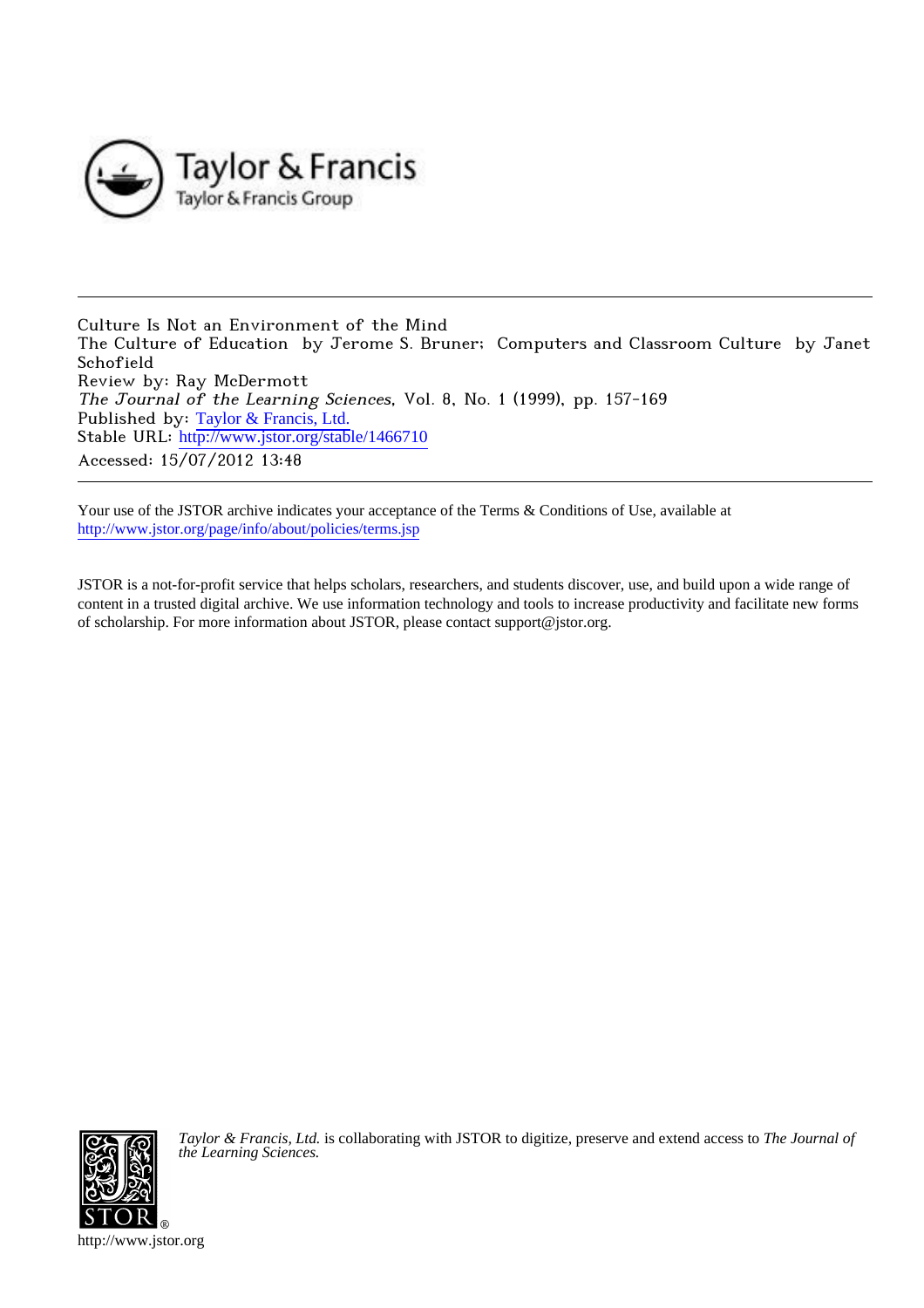# **Culture Is Not an Environment of the Mind**

Jerome S. Bruner. *The Culture of Education.* Cambridge, MA: Harvard University Press, 1996, 224 pp. ISBN No. 0-674-17953-6 (paper).

Janet Schofield. *Computers and Classroom Culture.* Cambridge, England: Cambridge University Press, 1995, 200 pp. ISBN No. 0521-47924x (paper).

> Commentary by Ray McDermott *School of Education Stanford University Institute for Research on Leaming Menlo Park, California*

There is good news: It is increasingly difficult to say anything about children in school without using the term *culture,* a move hopefully signaling the end of a myopic focus on individual children as if they were responsible for creating the world arranged before their birth. There is also bad news: It is equally difficult to know what anyone intends to accomplish with the term. In a wonderful compilation at midcentury, two leading anthropologists, Alfred Louis Kroeber and Clyde Kluckhohn (1953), listed hundreds of definitions and uses of the term culture, and it would be easy to point to hundreds of new twists further complicating the present life of the word. As if education did not have enough trouble with key words like teaching, learning, aptitude, discipline, and community, we can now move from confusion to mayhem by adding culture to the semantic melting pot in which we prepare recognizable identifications of our children.

Correspondence and requests for reprints should be sent to Ray McDermott, School of Education, Stanford University, Stanford, CA 94305-3096. E-mail: rpmcd@leland.stanford.edu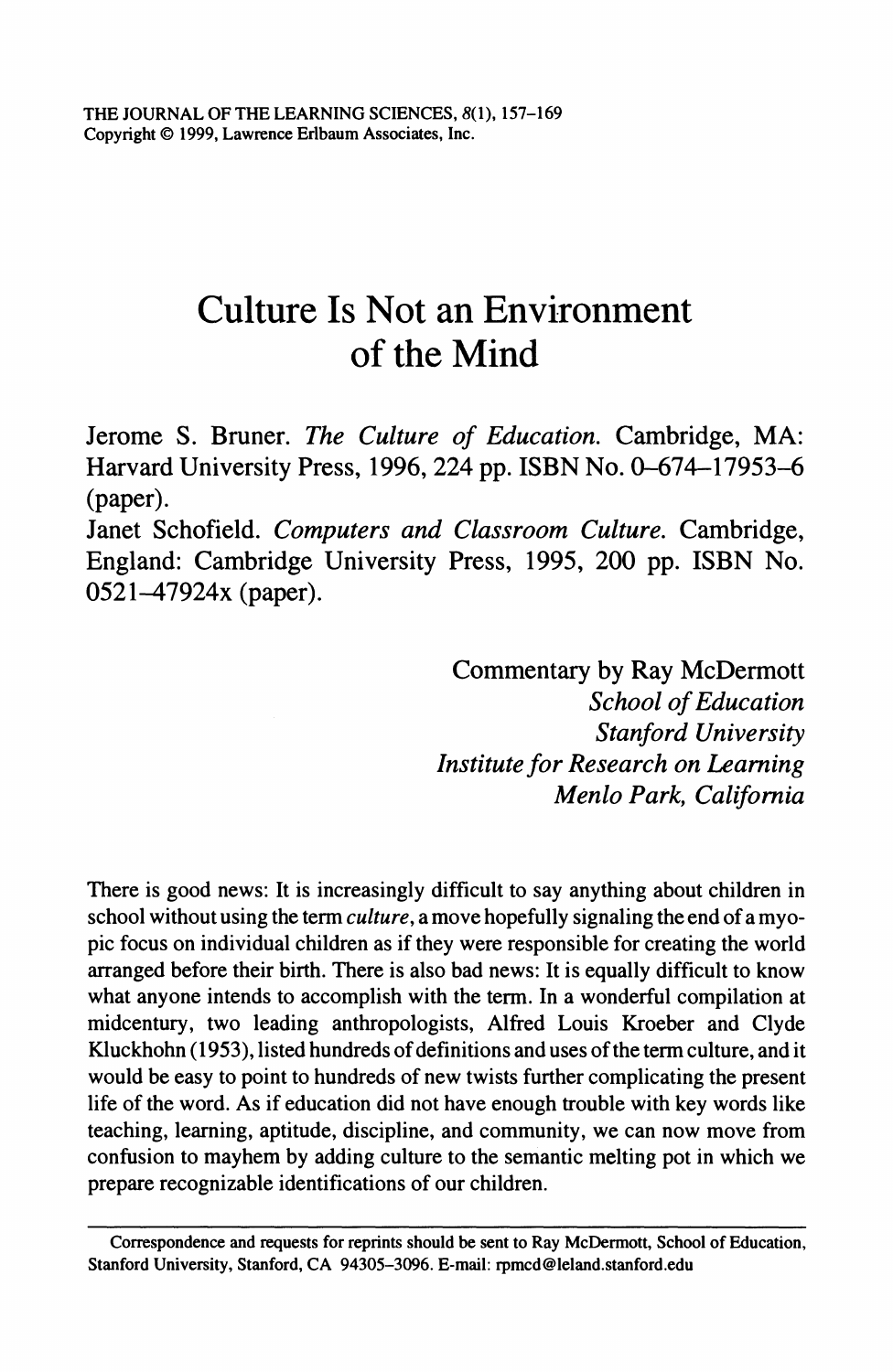In their different ways, the two volumes under discussion struggle to break through to an appreciation of the connections between culture and learning, and in the process, they confront the enormous forces against realizing how we, in our concerted activities, are the source of the very terms we use to address, work on, and reproduce our problems. The effort of this brief article is not so much to evaluate the two books but to use their struggles to initiate a consideration of the role of the term culture in the use of the term learning.

I offer a discussion in three stages: First, a brief example of different understandings of the relation between culture and learning in varying political circumstances, specifically in traditional and colonial Egypt; second, a description of received conceptual barriers to talking about culture and learning in ways that will not make things worse for American education; and third, from within the context of confronting the received idiom, a simple recasting of the Schofield and Bruner books in more cultural terms.

### AN INTEGRAL VIEW OF CULTURE AND LEARNING

In his historical analysis of Colonizing Egypt, Timothy Mitchell (1988) gives an intriguing account of the meaning of the term culture in the work of a 14th-century Muslim scholar, Ibn-Khuldun. The excitement is in how much the word points to practice and participation. Culture ('umran) is neither an aside, nor a surround, nor a vague, generalized environment for the mind, as is often the case in current educational writing; rather, for Ibn-Khuldun, culture is constructed from a root term for "to build" ('amar), and, together, they offer the sense of "activity, bustling life, fullness ( of a market well-stocked with goods, for example, or a harbor frequented by ships and merchants), prosperity, building" (p. 53). What would learning look like in a world conceived in these terms? Mitchell offers the following summary of learning in precolonial Cairo:

Learning occurred as a relationship that, as in every craft, might be found between any individuals at almost any point. Beginners learned from one another, according to their different aptitudes, as much as from those who were masters; and even masters continued to learn from those who possessed other skills, who had mastered other texts. The method was one of argumentation and dispute, not lecturing. The individual was to be deferent where appropriate, but never passive. (p. 84)

From that base, under colonial prescriptions, inscriptions, and conscriptions, Egyptian education moved to a more Western style in which a teacher occupies all the time and most of the space in a room full of regimented and well-disciplined students. In the late 19th century, the word for "to breed or to cultivate" (tarbiya) was joined with the word for "organisation, discipline, rule, regulation (hence even gov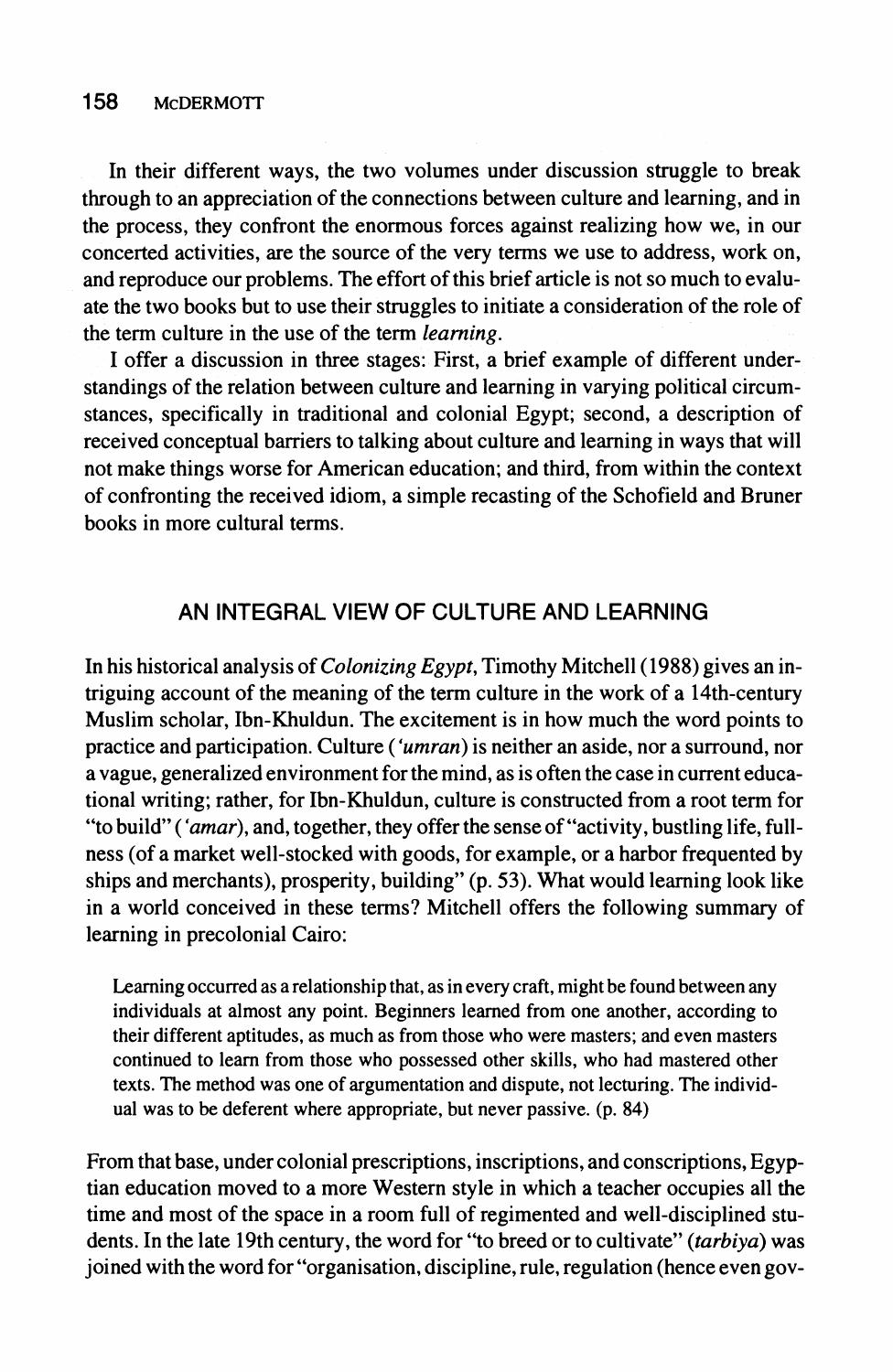ernment)" *(tartib)*, and together, they become the modern term for education. Both culture and learning were brought into a new reign of discipline backed by guns and market power, of course, but no less so by maps, census lists, sewers, schools, new literacies, and altered sensibilities. Culture and learning were cast asunder and thrown into a hostile relation to everyday life. For the colonialist's thrill and kill, Egyptian children were offered drill and skill.

The nicely nuanced version of the relation between words for culture and learning in traditional Egypt may not be possible in contemporary English, at least not as that language has been nurtured by American education and psychology .1 The colonialist models that served the West so richly around the world have been found no less useful at home, and we have been saddled with a view of both culture and learning adrift from, and consequently a burden on, the practices of daily life. People in American culture have the debilitating habit of making factual and consequential the arbitrary and reality constraining categories that identify minds inside the head as the site of learning, skills as the content of learning, and multiple choice tests as the measure of learning. These are all identifications that lead continually to accounts of the poor and minority as psychologically inadequate to the tasks of modern life (Varenne & McDermott, 1998). How are we to get out of this mess, and might a concept of culture be of assistance?

The 19th-century colonialist looked out at Egypt through a tiny and well-organized spy glass that delivered reports of disorder, laziness, and the need for an institutionalization of more recognizable forms of discipline. Maps were drawn, censuses taken, armies conscripted, police trained, classrooms organized, knowledge redefined, and elites sent off to Europe for socialization. A century later, that same lens has been the focus of a theory of reality as cognition. By the dictates of modern cognitive psychology, the world is organized from inside the head, and the more knowledge and skill put into heads, the better the world. Committed both conceptually and methodologically to understanding life inside the head, psychology now needs to account for the world out there, to account for the world—and here is the bad phrasing—that is the environment for the realities harbored in the mind. By this phrasing, the ultimate test of reality is inside the head and not in developments in the world, as if change involved only changing one's mind, rather than having to change the conditions with which minds have to work. By a more powerful phrasing, reality would be in the active spaces built by persons in interaction with each other across time. Instead of asking about the world that fills the mind, inquiry would be directed to activities with which people concertedly make realities for each other in homes, markets, and schools. Such an

<sup>1</sup>Mitchell' s (1988) Egyptian version ofleaming is used by Lave (1996) to explore a theory oflearning for present circumstances, and the Egyptian account of culture could similarly stand as a base for contemporary theories of culture that emphasize the interaction of what has already been built (a market, a harbor) and what members of culture actively do with it (e.g., Varenne & McDermott, 1998).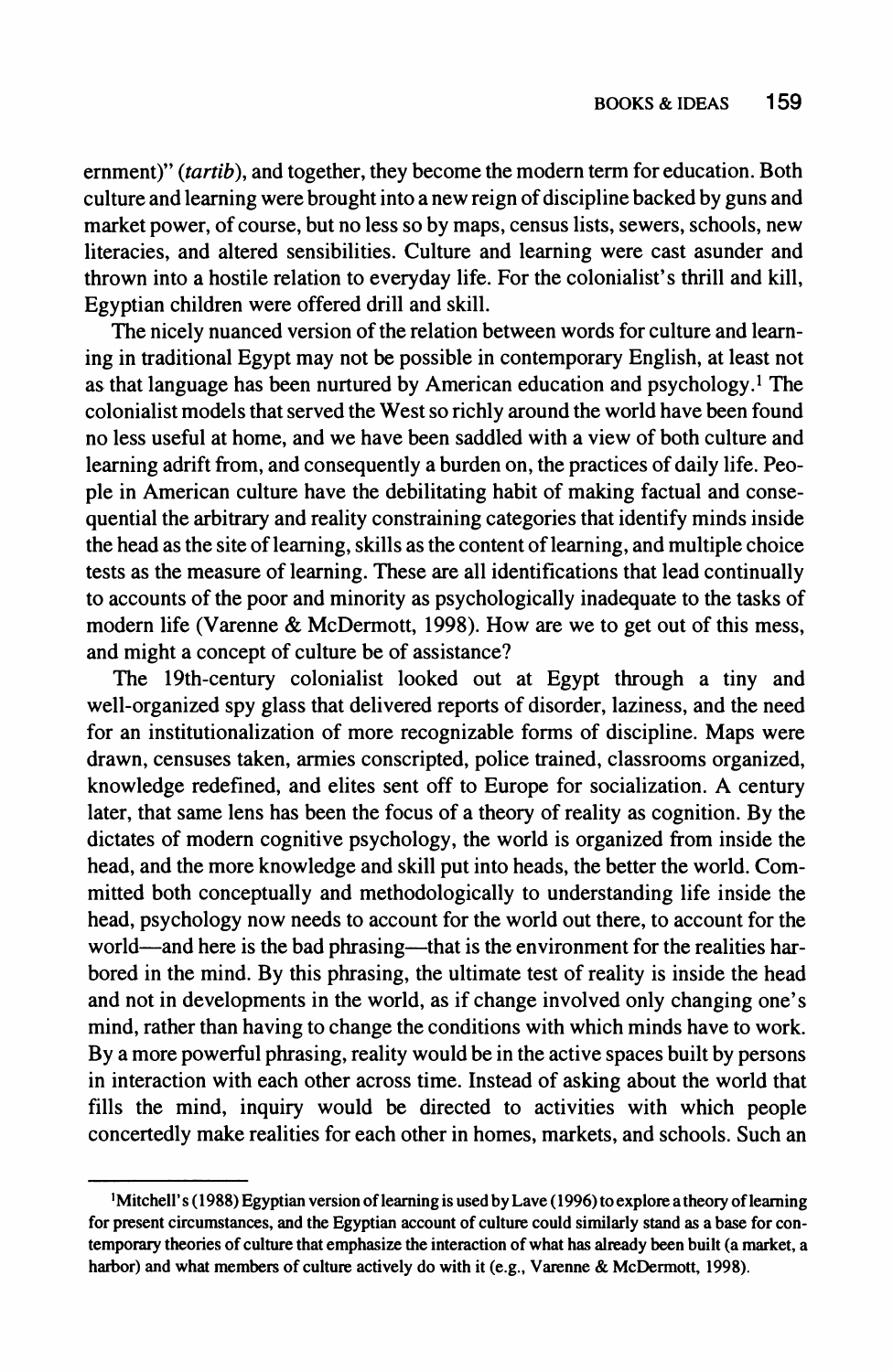account would even include a description of the social uses of bad ideas like the isolated mind. On the way to such a transition, culture has become an object of focus, but which version of culture, why, and with what purpose and consequence?

#### **CULTURE AND LEARNING AMONG RECEIVED DICHOTOMIES**

A few years ago, Thomas Rohlen, Mizuko Ito, and I opened a course on Culture and Learning with an elicitation of what the word culture did not mean. We thought it would take afew minutes, but over the course of an hour, we filled a board with suggestions. We had met the enemy. The word was so well defined in terms of what it does not mean that it became difficult to imagine how we might ever use the term to address what goes on in the world. A similar chart on what the term did mean netted us many fewer terms and a much less enthusiastic discussion.

Primarily, the word culture existed in three contrast sets that did more to define the term's use than the good intentions of any theory. First off, and way off at that, culture stood in contrast to anything natural or biological. Although everyone could understand that nature and culture were interactive, they nonetheless thought the two terms marked separate realities that, when mixed in different proportions, made a thing more one and less the other, more natural and less cultural (granola) or more cultural and less natural (corn flakes). The granola-corn flakes example should be silly enough to indicate the theoretical finesse denied by the popular contrast between nature and culture. To the argument there was nothing more natural to the human situation than that all persons are born into and must immediately deal with culture as the condition of survival, there was only a reluctant and short-lived acknowledgment.

Second off, and no less way off, culture stood in contrast to anything individual or personal; although everyone could understand that individual and culture were interactive, they nonetheless thought the two terms marked off separate realities that, when mixed in different proportions, made things more one and less the other, more personal and less cultural (neurosis) or more cultural and less personal (neurosis). The neurosis-neurosis example should be confusing enough to indicate the theoretical finesse denied by the popular contrast between what might arbitrarily be called cultural and what might arbitrarily be called personal. To the argument that the terms simply marked off different perspectives on the same realities, perspectives made useful for apprehending different dimensions of the same phenomena, there was only a silent resistance. In addition, to the argument, there was nothing more cultural than our idea of the individual, there was agreement for the proposition as stated but little idea of how we might investigate culture as anything other than a source of permutations (many of them distorting or mistaken) on categories more naturally given, for example, categories like the individual.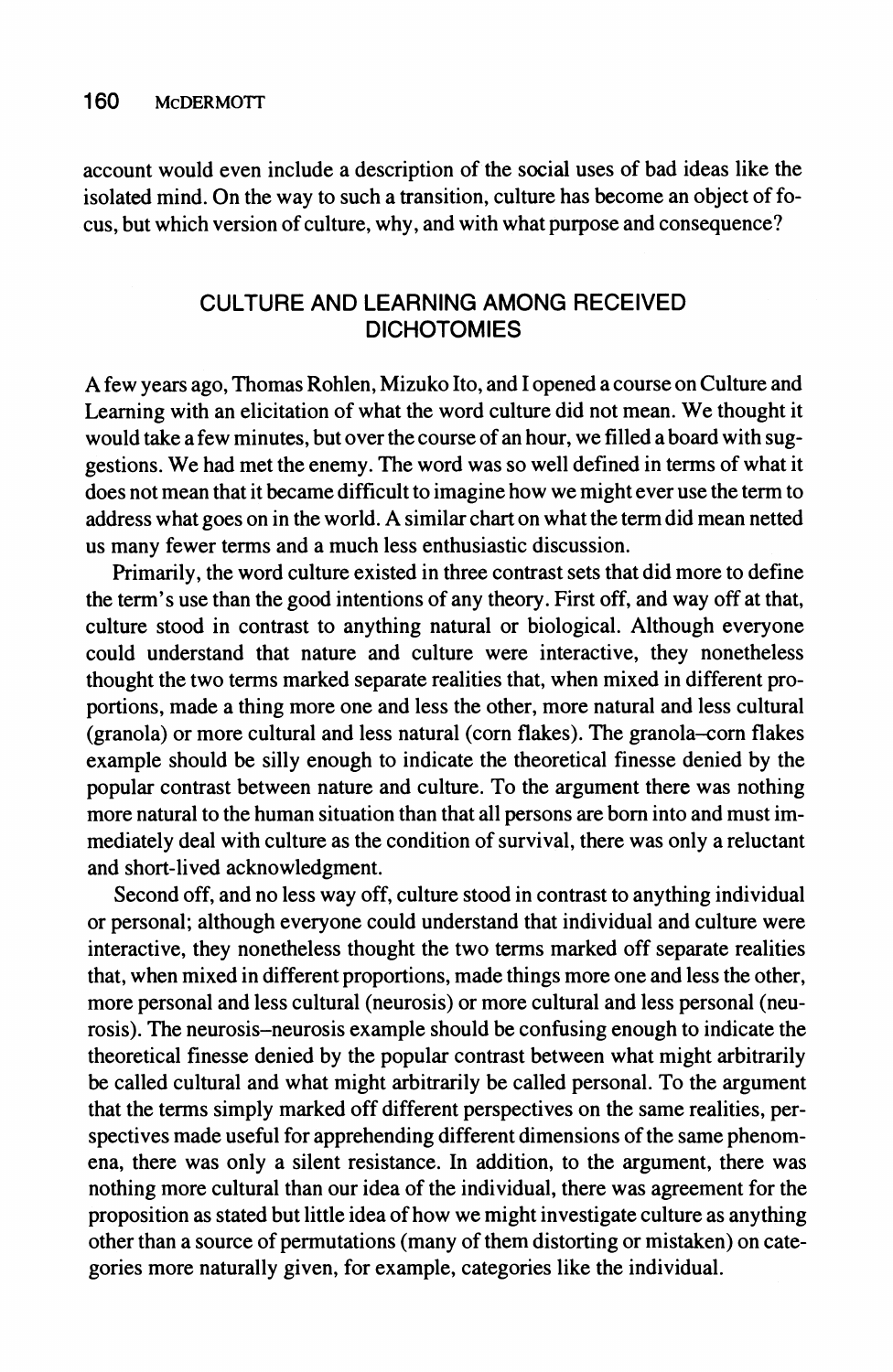It is not the case these dichotomies do not gloss important divisions in our experience. Quite the opposite, the problem is that they make sense too easily. They make immediate sense in spite of, or because, they do not come to us complete with a description of the perspective or level at which they are designed to be meaningful. It is the purpose of analytic terms not just to identify vaguely "things" in the world but to specify the relations among things by specifying the procedures that helped to bring them into focus. James Joyce (1939) once offered a profound counter to any demand to choose sides in a dichotomy war: He would prefer "one aneither" (p. 101) and so should we. The students were amused by this argument, but it did not redirect their sense of how the term culture might reorganize their thinking about learning.

Then came the third contrast set, perhaps most way off and difficult to work with: Culture, by everyone's account arbitrary and socially constructed, stands in contrast to what is real, necessary, and true. By this third contrast set, culture was not a term for the real and consequential mental and material work people do in organizing a life with each other but a term for the make believe put over on what is natural and individual. Culture is not only collusional but illusional and even delusional. By this account, we have to deal with culture in our educational work with children but only until we get things straight. If we could just slap that culture into conformity with the natural and real demands of individual growth, everything would work properly as a matter of course.

In this semantic whirlwind, what is the possibility the term culture can help us achieve any clarity in the already rough and tumble confusions we call theories of learning and education? Without a theory of culture, it would be extremely difficult to make progress, but it is not easy with one either. Reformers beware: Culture is not an add-on or in any way a static environment that can be studied by its effect on what is not cultural. Culture is not a new variable to be taken into account in an inquiry into what is natural, individual, and real. The mind is never an isolated entity dragged out to deal with the particularities of an equally autonomous cultural environment. There is never a time, or a place, to watch either of them on its own. The only choice is to work with them in action, each constituting the other in the practices of real people making their lives under each other's influence. Almost a century ago, George Herbert Mead ( 1909) warned against a mode of research that kept the mind a separate analytical entity against which to study the influence of the social and cultural "in the same manner one might investigate the psychology of mountain tribes because they are subject to the influence of high altitudes and rugged landscape," as if sociability is "no fundamental feature of human consciousness, no determining form of its structure" (p. 401). Culture is not an environment of the mind.

Moving beyond a preliminary appreciation of the fact of sociability has been a definitional and methodological nightmare. To talk of mind as sociocultural and simultaneously natural, individual, and real requires a redefinition of all base pairs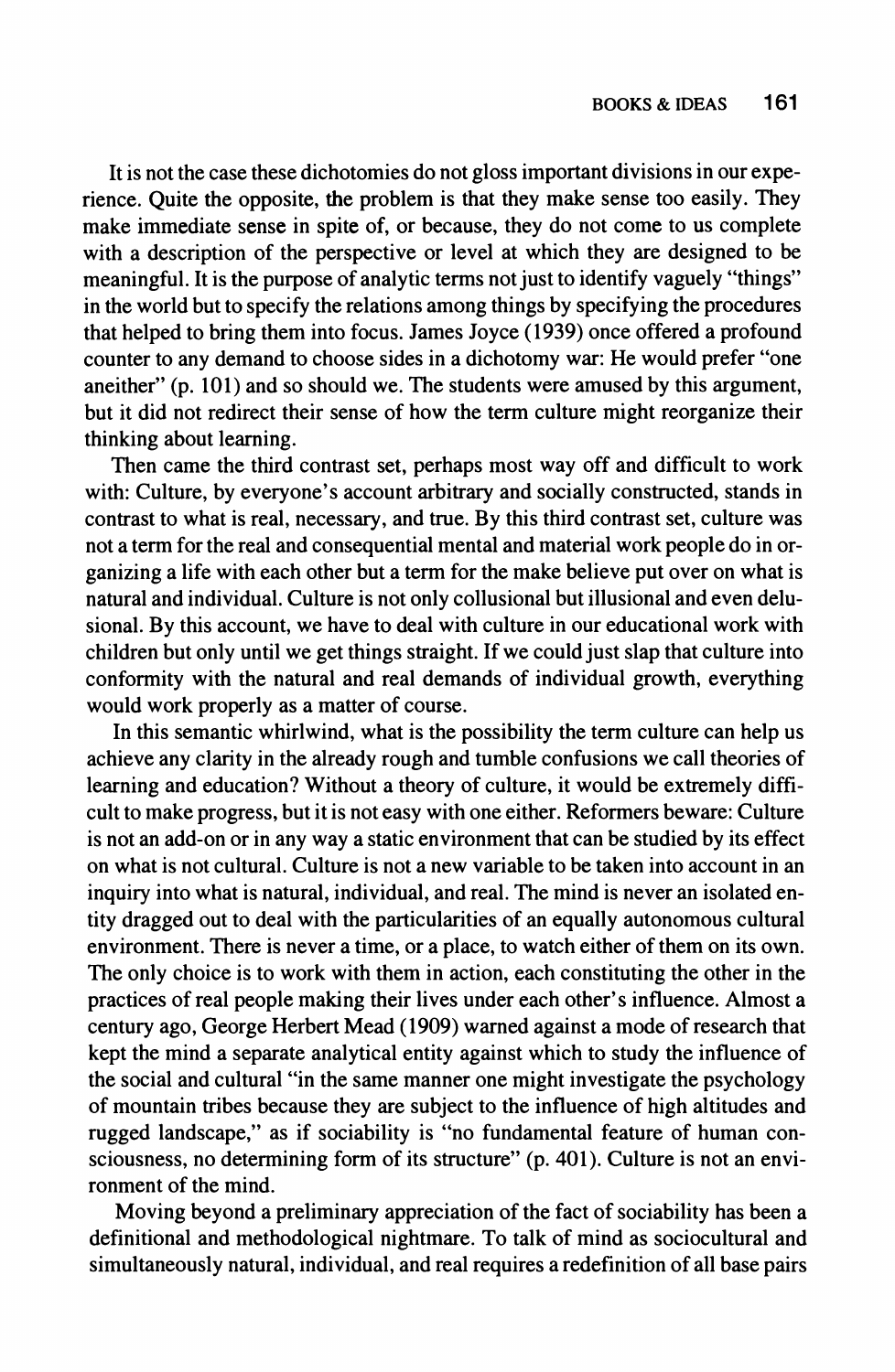of categories that can misguide such a discussion: subject-object, structure-agency, mental-material, theory-practice, competence-performance, and so on. Key analytic terms must be carefully reshaped to fit the new theoretical environment: kinds of identity (Hall, 1973), kinds of function (Silverstein, 1980), kinds of context (McDermott, 1993), and kinds of learning (Lave & Wenger, 1991) must be inventoried and respecified.<sup>2</sup> We have a long road ahead.

#### BEYOND RECEIVED DICHOTOMIES

American education is a difficult topic for books with culture in the title to deliver a consistent and helpful analysis. The volumes under discussion contribute on other fronts. Schofield shows a social world that waits ever ready to overwhelm any new technological advance in pedagogical materials for classrooms, a finding that, although it should not surprise, needs constant restatement in the face of the latest techno-enthusiasm. Bruner's book takes on the larger task of understanding education and the forming of the individual mind as necessarily requiring a sense of culture, a message of great consequence to those who have been studying the mind as if it existed independently of the hands-on work people do with the sign systems that make up a cultural context. It is good to see Bruner almost make a version of Mead's point: "Rather than thinking of culture being 'added' to mind or as somehow interfering with the mind's elementary processes, we do better to think of culture as *in* the mind" (p. 170). Rhetorical flourish aside, negotiating details of a theory of culture and learning is not the strength of either book.

Schofield's book does not suffer internally for not contributing to a theory of culture, for the term does not figure in her analysis. Culture appears in the title but not in the index. It is also not a source for an analytic move or substantive claim. The bibliography makes reference to almost no cultural analysis. The term culture in the title seems to refer to general background expectations about schools, schedules, machines, and minds that resist any sensible social change in classrooms. Culture refers to something of an educational white noise of misunderstandings that mask the efforts of intelligent individuals to set things straight. Although it is definitely hard to make social change, and culture is likely a nasty culprit on the

<sup>2</sup>Efforts to overcome dichotomies that allow easy reception of a theory are notoriously convoluted. Perhaps Bourdieu (1977) is the champion of bombastic phrasings of the mind.

The mind born of the world of objects does not rise as a subjectivity confronting an objectivity: The objective universe is made up of objects that are the product of objectifying operations structured according to the very structures which the mind applies to it. The mind is a metaphor of the world of objects which is itself but an endless circle of mutually reflecting metaphors. (p. 91)

G. H. Mead (1932) certainly said it better.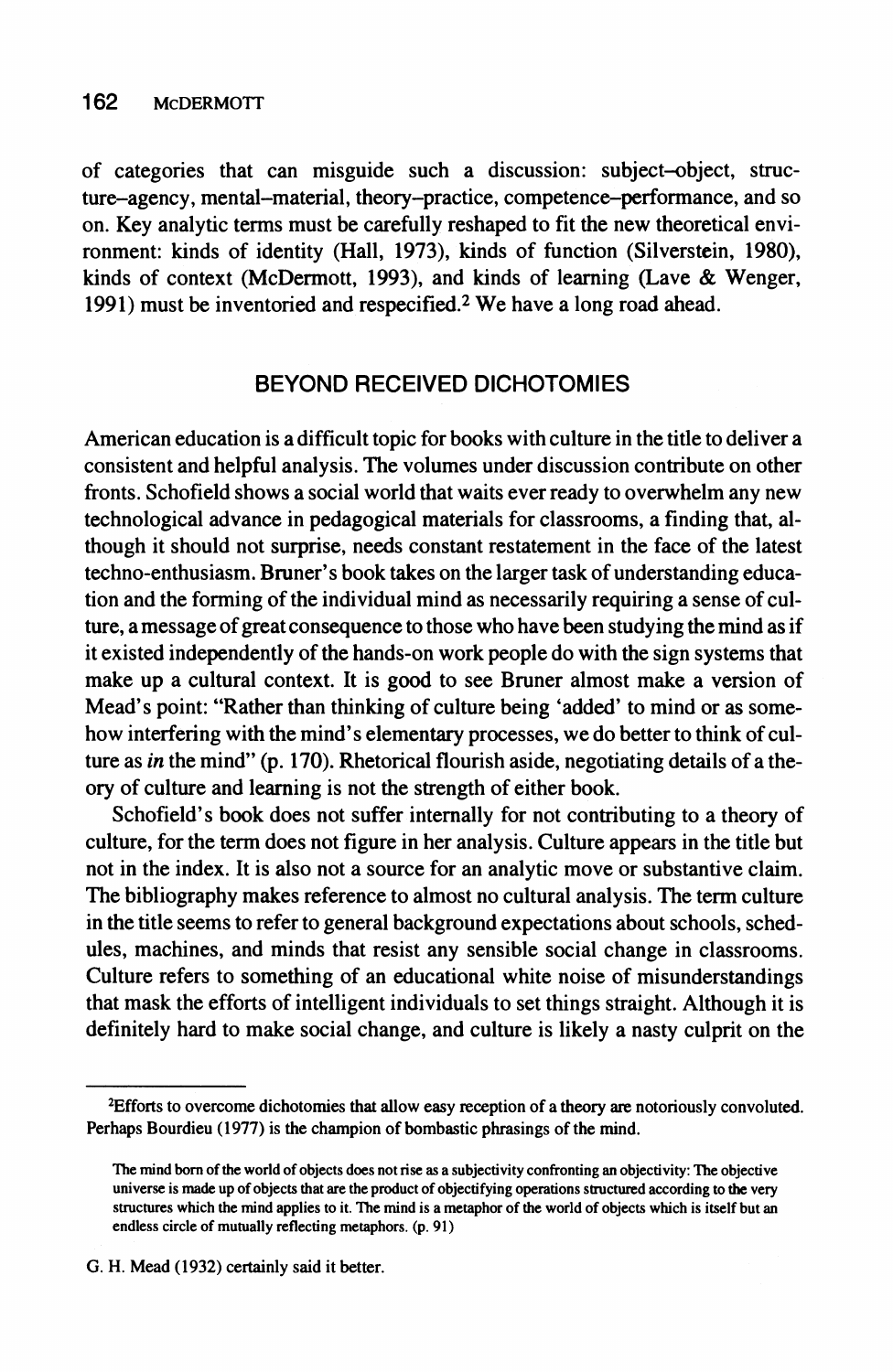side of the status quo, it is also the case any analysis of cultural constraints on making change would be horribly incomplete without an account of how the goals and even the details of the design of any proposed change, and indeed, the very thought processes of those calling for the change, are all part and parcel of the culture to be described, accused, and reformed. Schofield's sense of culture is not meant to go this deep, and the book would be more accurately named "Constraints on Educational Change with New Technologies in Classrooms." Rather than complain about what Schofield did not intend by using culture in the title, it is more interesting to make use of what she did accomplish, namely, a description, by way of interview and observation, of the troubles anyone introducing a computerized tutor into school classes might encounter and identify as a matter of course. A cultural formulation of her data would raise different questions than she has raised, but we can thank her for supplying a platform.

A more cultural analysis would reexamine Schofield's conclusions and wonder about the categories guiding the analysis. The gender chapter is an example. Schofield reports the usual suspects: Girls do not participate with computers much, and, when they do, they have to put up with domineering technomales. It is easy to find agreement that this is not an inherent biological fact anymore than sewing is considered a male trait among Navajo and female in traditional America. However, it is not much of a cultural fact either, at least not until we locate the organizational details of what makes people identify just about everything (boats, cars, chicken soup, beef soup, etc.) as gendered, makes them place computers at a nexus in gender arrangements, and makes access to computer education a national problem to which researchers can address attention (Broughton, 1991). Yes, boys seem to dominate, but how do boys get arranged to do that? Where did they learn it, and how do they ply their learning? How many people are involved? And just what is face-to-face domination anyway, and might it be nothing but display, mere peacocking with nothing under the feathers? Gender is a complex arrangement, and it talces more than men and women to create troubles for computers being introduced into schools. It takes a culture to make such a mess.

Karen Cole ( 1995) has reported male dominance in mouse use in group work at a computer and shown this to be the best way for boys to accept the directions of girls who do not often seek mouse control. She has complicated the scene with a description of a girl who, after expertly telling the mouse-master boy what to do, later reports to the class that she did not help much in getting the work done. Which piece of the child's behavior can be called gendered, with whose help, by way of what interpretative categories, and in what contexts applied? The cultural question is not what do boys and girls do, but when are the categories male and female made relevant, in what circumstances, by virtue of what work? To answer such questions, analysts must deliver both the details of face-to-face interaction and accounts of context that might include the behavior of millions of others, all busy constructing the constraints on how men and women are done, where, when, and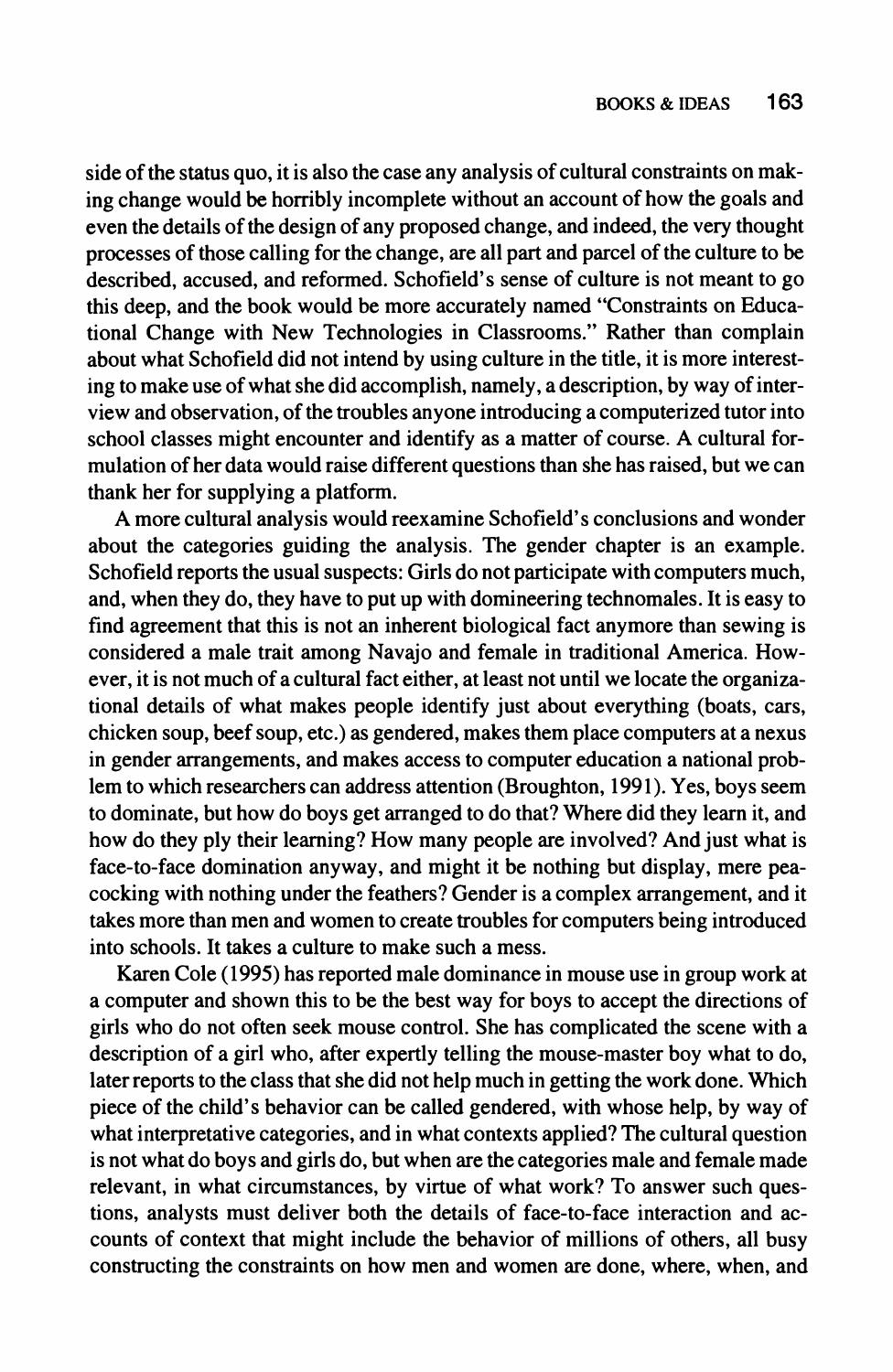with what consequences. An analysis is cultural to the extent it delivers a description of the materials people make available to each other in their work of constructing the world available to common sense. Gender is involved, of course, but it is not a reality unto itself. Mind is involved, of course, but it is not a reality unto itself. We might just as well say that mind, like gender, or other classroom events like disability (McDermott, 1993), success, and failure (Varenne & McDermott, 1998), or cooperation (Goldman, 1996) is simply a word we use to notice individual points of order in concerted activities involving millions of others. How to think about the ties between culture and the developing mind is the problem taken up by Bruner.

Any book by Jerome Bruner marks a serious moment in American letters (Geertz, 1997). For 40 years he has had a knack for pointing the way, and this book points to the concept of culture for relief from the disappointments of the cognitive revolution. Bruner, of course, was an architect of the cognitive revolution (see the essays collected in Bruner, 1973), but he was never content to leave the mind in the laboratory. From the beginning, he wanted a theory of education and for that a theory of culture. Putting the world back into the mind behind the eyes certainly was an advance over thinking of children as another set of responses to contingencies of reinforcement, but the application of the cognitive revolution to accounts of children's learning, and particularly to the apparent failure of some to learn, invited conceptual and political distortions. If life is in the mind, those who did not do well in school (i.e., those who did not do well on school-like tasks}, obviously did not have the right stuff in their heads. They were called cognitively and linguistically deprived, and, because all things American are neatly packaged by race and class, members of the White middle class found themselves describing poor and minority students as collectively and culturally deprived. It was apparently difficult to avoid the trap, and, for a brief enthusiastic moment, even Bruner (Greenfield & Bruner, 1969) could be found calculating what was missing from an incomplete cultural environment, in this case, in Africa:

Specifically, in a conservation problem, a child might be asked: "Why do you say that this glass has more water than this one?" But this type of question would meet with uncomprehending silence when addressed to the unschooled children. If, however, the same questions were changed in form to "Why is thus and thus true?" it could often be answered quite easily. It would seem that the unschooled Wolof children lack Western self-consciousness: they do not distinguish between their own thought or statement about something and the thing itself. (p. 637)

Quite aside from wondering how any Wolof might get around the world without distinguishing statements and their things, what we need to see is, by this way of theorizing, culture is understood as an environment for the mind, and, because some environments are impoverished and offer less culture than others, in short,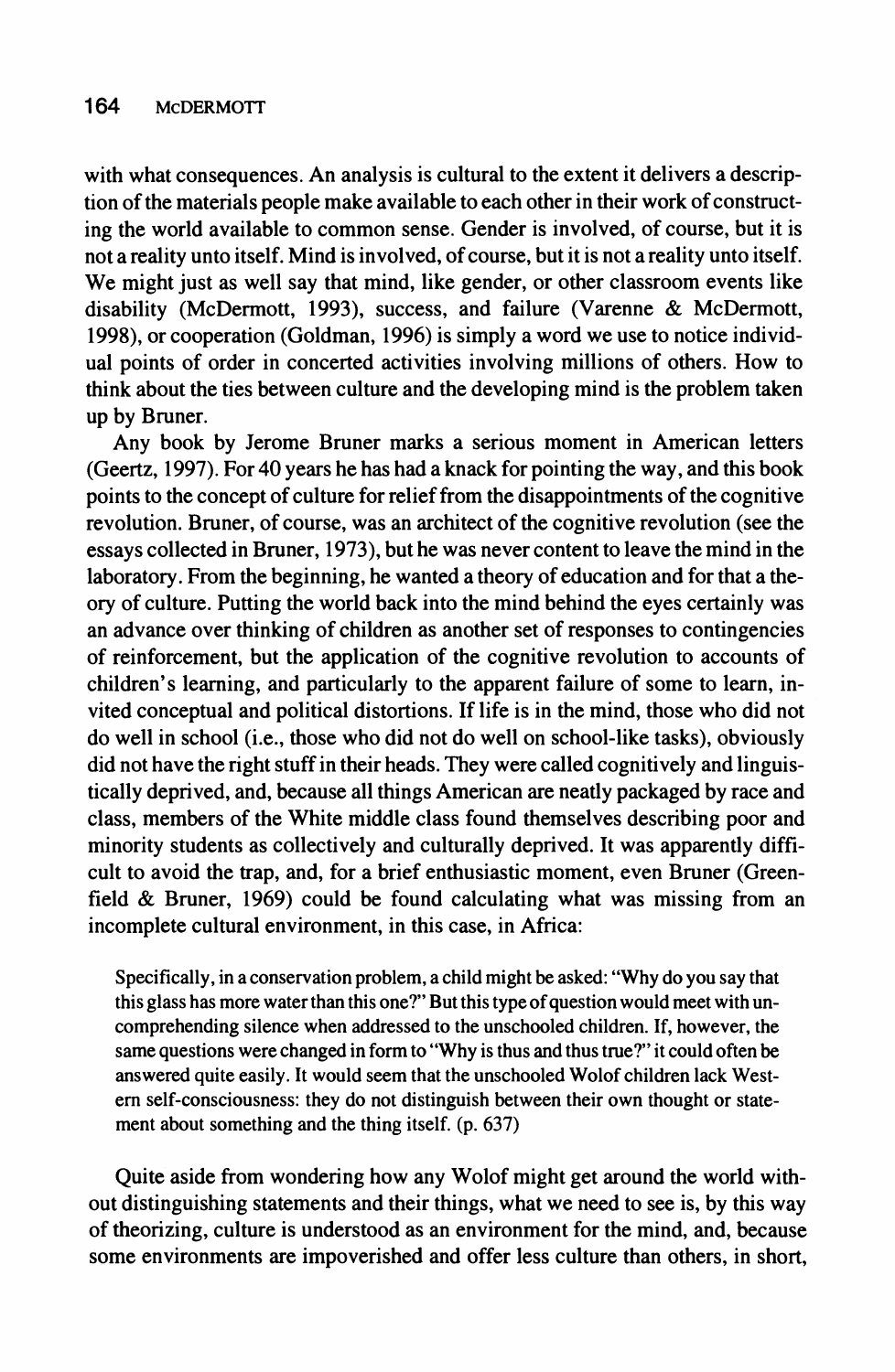because there are culturally deprived cultures, individuals can differentially develop cognitive and ego strength.<sup>3</sup> Unfortunate dichotomies—can and cannot and we and they—are taken for granted, and they turn ugly when combined: We can, and they cannot. Nineteenth century Egyptian children were no doubt dismissed by the same assumptions—colonialist culture can, and Egyptian culture cannot. The term culture still performs such service in much educational research. We can now, 30 years later, turn to Bruner for both a critique of such reasoning—including an excellent description (pp.  $71-2$ ) of what is wrong with a theory of cultural deprivation—and a sincere search for a different way of conceiving of the relation of culture to the development of mind.

Developing a theory of culture that would help education and not simply work within its stereotypes is no easy task.<sup>4</sup> If culture is understood in antithesis to nature, the individual, and the real, then the mind comes into the world on its own terms and is operated on by cultural peculiarities, for better (Euroamerican, middle class mores) or for worse (African Wolof and African American minority}, for richer or for poorer, and in ways to be manipulated and remediated by educators. If, on the other hand, mind is understood in cultural and historical terms (Vygotsky, 1987; M. Cole, 1996; M. Cole, Engestrom, & Vasquez, 1997), as a fast action nexus in the flow of historically constituted practices across persons and political circumstances (Lave & Wenger, 1991), then descriptions and evaluations of minds, and plans for educating minds, must always go through a cultural analysis focusing on native theories of culture as possibly constitutive of the very problems

<sup>&</sup>lt;sup>3</sup>It is a treacherous analytic road from grammatical nuance to a description of cognitive abilities. A language and its speakers are always more flexible and cunning than any effort to describe their limits. For a critical account of how speakers of grammatical Japanese should be unable to tell the time, see Miller (1975).

<sup>4</sup>lnsistence on the individual as the unit and measure of reality has allowed much Western, particularly Anglo American, psychology and philosophy to proceed without reference to the complexities of living an individual's life in a society organized by others (for a sophisticated treatment, see Manicas, 1987). Correctives can seem terribly naive. For a minimalist program, consider Herbert Simon's (1976; for a current version, see Anderson, Reder, & Simon, 1996; for a reply, see Greeno, 1997) suggestion we discover and enhance how people solve cognitive problems as the way to fix the world. Philosophy has so suffered from a preoccupation with life behind the eyes that a common-sense truism---that dialogue precedes monologue-has become a publishable realization. John Searle's (1995) latest book announces the importance of the social world given that any speaker has to take into account other speakers. Many have not had the luxury of being confused about this, and, to keep the embarrassment in tact, he ignores all social theory and leaves us with a social world made up ofone individual after another with an intention to say something. Bruner shares with Searle a reaching out to culture from inside a head, and, although he manages to get much farther, his starting point limits him to a world without complex sociability at the level of either interactional or institutional politics. His version of culture is interesting as an environment for things psychologists traditionally study, and, for most cognitive and educational psychology, this represents an advance. He does not fully consider the possibility that, if culture is taken seriously as the very fabric of life, a focus on culture might reorganize what psychologists study.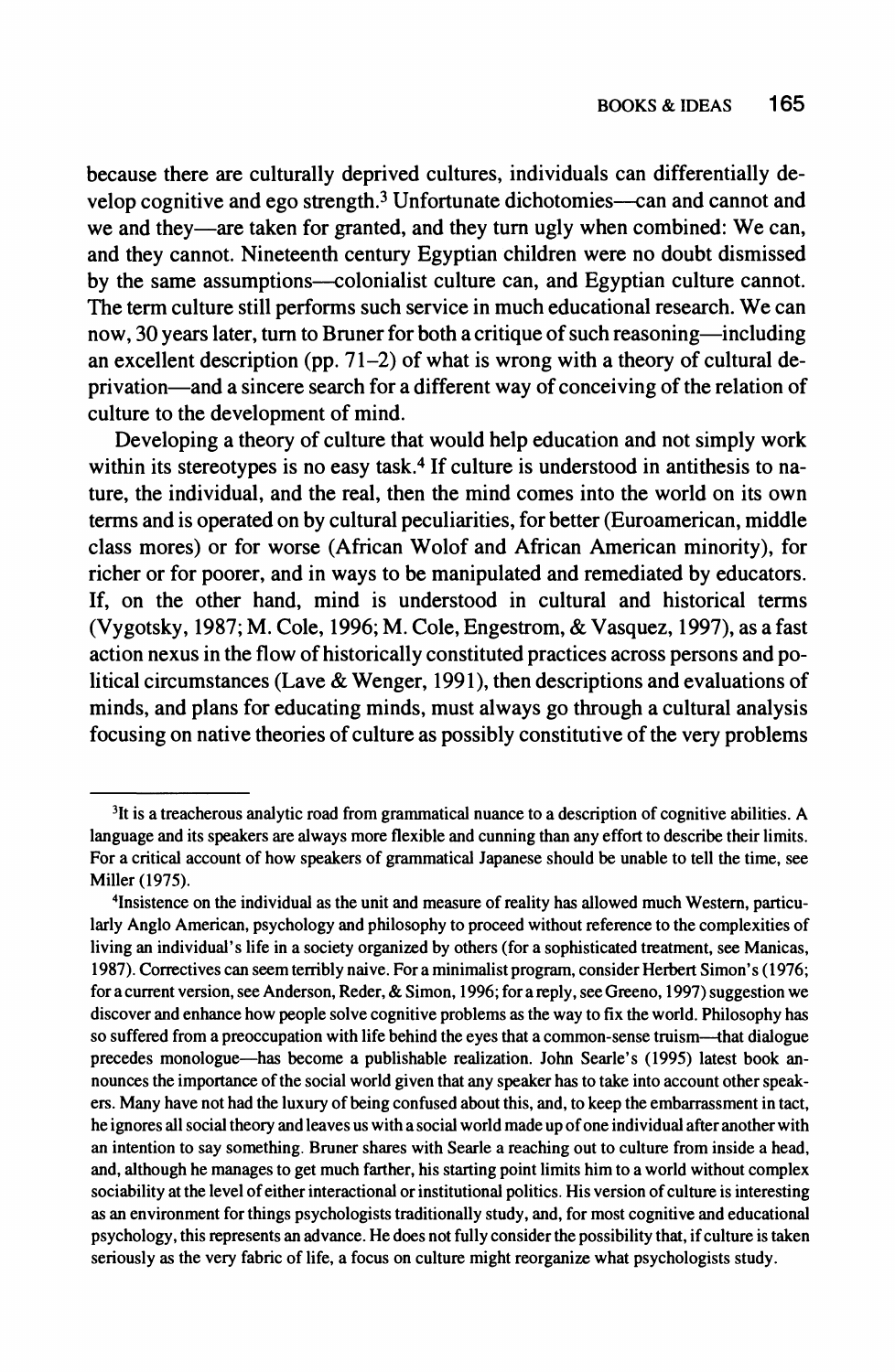to be solved. For example, any account of culture in the problem of school failure in the United States usually focuses on what children from different minority groups can or cannot do and often delivers the same cultural pap, namely, more minorities and more measures of their failure. In a more complete cultural analysis, questions would focus on when and how dichotomies like we and they and can and cannot are allowed to dominate discourse and to pin school failure on minority mores without forcing a confrontation with how the rest of American culture constitutes a series of well-rewarded traps for making minorities look like they have failing children.

Bruner is not immune to this problem to the extent he is interested in culture as it influences the workings of the mind, to the extent he writes of "culture as in the mind." A more cultural and less cognitive analysis might show how a focus on the mind as a whetstone of reality is part of the same cultural materials Americans use in maintaining an institutional fabric for relentlessly locating, describing, measuring, and explaining one half the children doing less well than the other half. Americans have not made schools an equal medium through which children from different groups are sorted by skill levels along a continuum of failure and success. Rather, the people of America routinely create the cultural materials from which each new generation of school failures is identified, and these materials include the very ideas of success and failure, the very idea of cognitive skills, and the assumed measurable relation between school performance and cognitive skills. A cultural analysis of education must confront the internal colonialism that has researchers examining the mind as the site of school failure instead of examining the activities of everyone in America keeping school failure an ever-present possibility for all.

In his account of tensions in any act called educational, Bruner complains about dichotomies that distort any discussion of culture and learning (he calls them antinomies—two contrary positions for which there are equally good arguments): "the individual realization versus the culture preserving antinomy; the talent centered versus the tool-centered antinomy, and the particularism versus universalism antinomy"  $(p. 69)$ . These are the dichotomies that face anyone organizing an educational institution. They force us to ask: Should the emphasis be on individual potential or social reproduction, individual ability or the good of all, one set of rules and standards or sensitivity to the moment? These are not good questions. We should take "one aneither." Emphasize one side of the divide, and everyone complains about the absence of the other. It is easy to see how the prevalence of such either/or choices constitute a limiting environment for education. And where do the dichotomies come from? From us all, of course. Most of the world's cultures—traditional Egypt, for example—have done their business without turning such antinomies into gaps that swallow the next generation, but we seem to create them at every tum.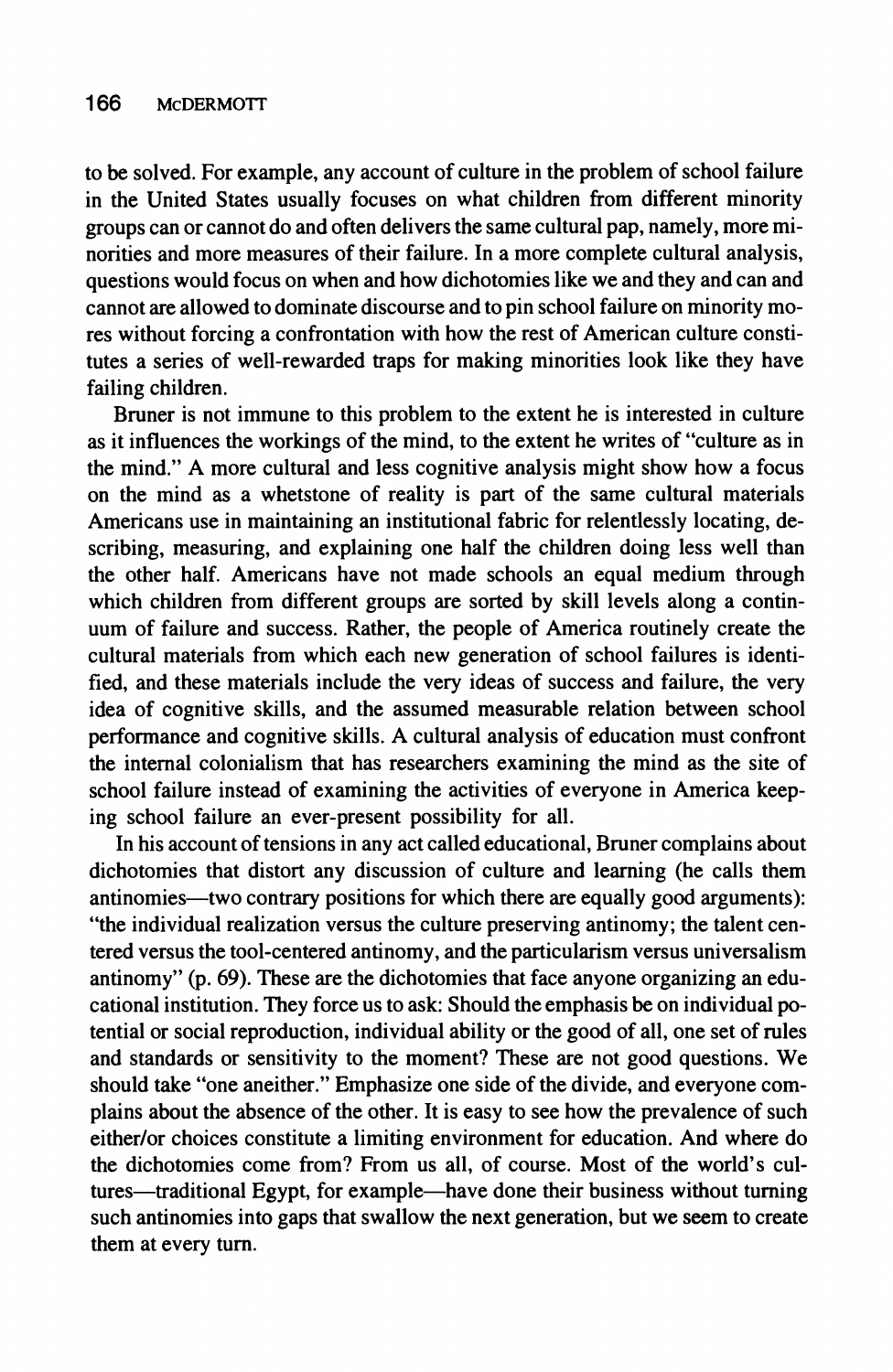A cultural analysis would require an account of the work people do in deriving, stating, and maintaining these dichotomies. Bruner is aware that the two sides of an antinomy cannot be balanced, that there is no "splitting the difference" in honoring both sides, but he offers a program of social change based on the possibility we can, if vigilant, create the following:

School cultures that operate as mutual communities of learners, involved jointly in solving problems with all contributing to the process of educating one another. Such groups provide not only a locus for instruction, but a focus for identity and mutual work .... The balance between individuality and group effectiveness gets worked out within the culture of the group. ... And since school cultures of mutual learners naturally form a division of labor, the balance between cultivating native talent and enabling all to move ahead gets expressed internally in the group in the more humane form of "from each according to his or her ability." In such school cultures ... being natively good at something implies among other things, helping others get better at that something. (p. 81-82)

Yes again, and of course, this is what we should all be doing. This is where we must start, but we must be ready for disappointment and starting again, perhaps in a new place. Analytically, we must worry about why it has been so difficult to organize, nearly a century after Dewey, Montessori, and Steiner, a proper culture of education? Might the very formulation of problem and solution harbor cultural traps that construct tomorrow as another version of yesterday? What are we to do with a call for "mutual learners" in communities ripped by race and class divisions? What are we to do with another mention of "ability," a term so effective in validating a "division of labor" growing "naturally" along arbitrary lines defined by race and class? Can we really ask teachers and students to strike a "balance between individuality and group effectiveness" when the schools keep individualized records-and norm referenced ones-for the rest of society to use at mobility relevant moments? Will vigilance be enough? Or will we have to insist on a more radical theory of culture to question all terms that come easily to the tongue.

Education's next reform and "psychology's next chapter'' may be more sensitive to the workings of culture, but it will not be an easy transition. The dichotomies that constrain American educational discourse are arbitrary, limiting, and even destructive, and vigilance will not steer a middle course between their distortions. It is better to seek a cultural analysis that confronts the work we all do in making our dichotomies so common sensible and routine. This is not an easy road. Methodologically, there is little place to stand without we and they, can and cannot, enabled and disabled, individual and social, nature and nurture, smart and dumb. The center will not hold, and neither will the sides. A focus on the work we, the people, do to put the dichotomies back together, we can call a cultural analysis. Confrontation with that work we can call the beginning of culture change.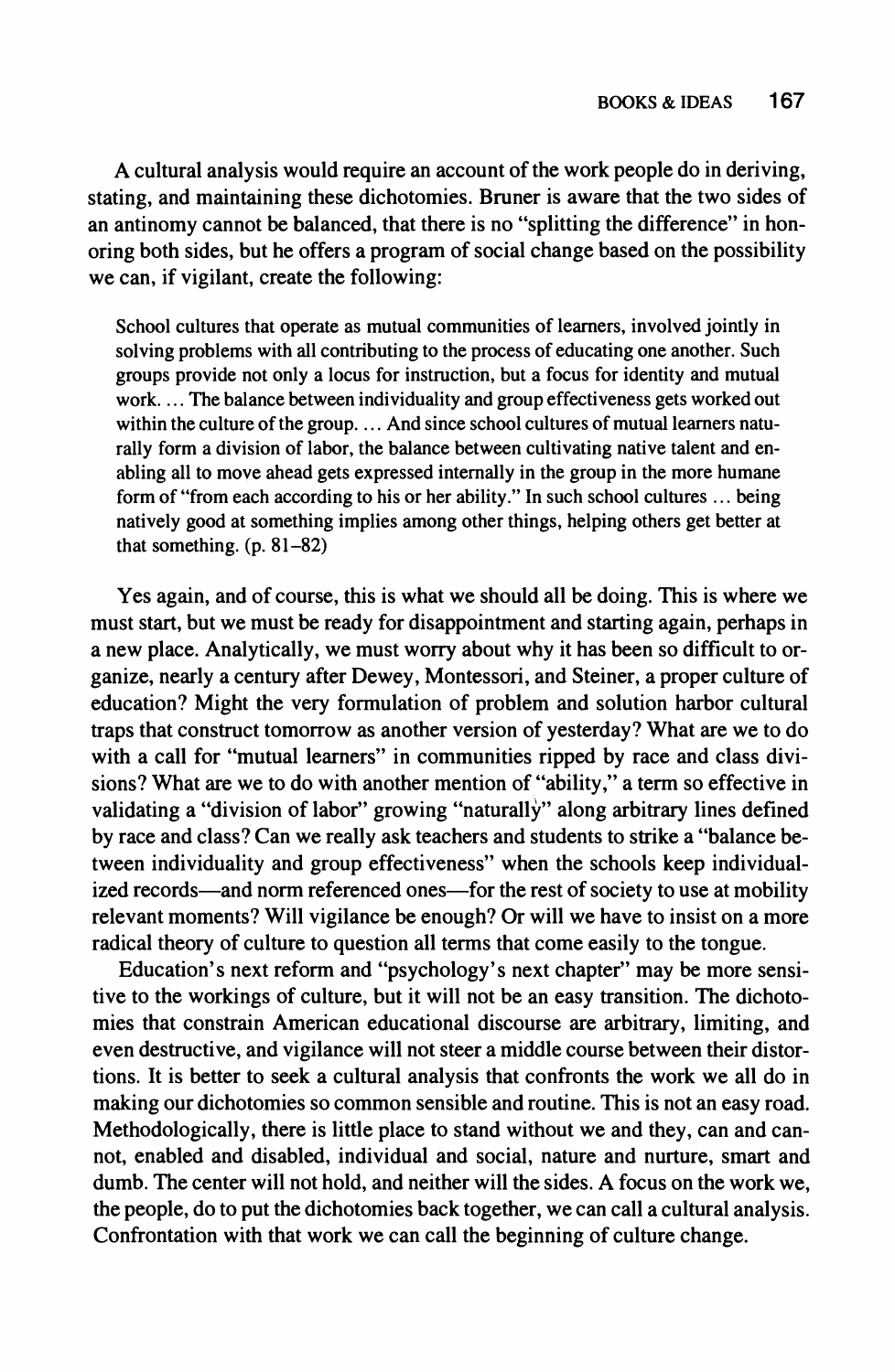## ACKNOWLEDGMENTS

This review was conceived while participating in a seminar with Jean Lave, Seth Chaiklin, Marlane Hedegaard, and a handful of dedicated students. I can thankfully report having heard their voices as I wrote. Our mad romp through Marx, Simmel, Mauss, Levi-Strauss, Hall, Bourdieu, and Mitchell offered a remarkably alternative view of the relations between culture and education than is available from most contemporary theorizing in psychology. Eric Bredo, Shelley Goldman, James Greeno, and Mizuko Ito also offered helpful comments.

# REFERENCES

Anderson, J., Reder, L., & Simon, H. (1996). Situated learning and education. *Educational Researcher, 25,* 5-11.

Bourdieu, P. (1977). *Outline of a theory of practice.* New York: Cambridge University Press.

Broughton, J. (1991). Machine dreams: Computers in the fantasies of young adults. In R. Rieber (Ed.), *The Individual, communication, and society* (pp.191-244). New York: Cambridge University Press.

Bruner, J. (1973). *Beyond the information given.* New York: Norton.

Cole, K. ( 1995). Equity issues in computer-based collaboration: Looking beyond surface indicators. In J. L. Schnase & E. L. Cunnius (Eds.), *Proceedings of Computer Supported Collaborative Leaming 95* (pp. 67-74). Mahwah, NJ: Lawrence Erlbaum Associates, Inc.

Cole, M. (1996). *Cultural psychology.* Cambridge, MA: Harvard University Press.

Cole, M., Engestrom, Y., & Vasquez, 0. (Eds.). (1997). *Mind, culture, and activity.* New York: Cambridge University Press.

Geertz, C. ( 1997). Leaming with Bruner. *New York Review of Books, 44(6),* 22-24.

Goldman, S. (1996). Mediating micro-worlds. In T. Koschmann (Ed.), *CSCL: Theory and practice of an emerging paradigm* (pp. 38-82). Mahwah, NJ: Lawrence Erlbaum Associates, Inc.

Greenfield, P., & Bruner, J. (1969). Culture and cognitive growth. In D. Goslin (Ed.), *Handbook of socialization theory and research* (pp. 633--657). Chicago: Rand McNally.

Greeno, J. G. (1997). On claims that answer the wrong questions. *Educational Researcher, 25, 5-11.* 

Hall, S. (1973). *A "reading" of Marx's 1857 introduction to the Grundisse.* Unpublished manuscript, University of Birmingham, England, Centre for Cultural Studies.

Joyce, J. (1939). *Finnegans wake.* New York: Viking.

Kroeber, A. L., & Kluckhohn, C. (1953). *Culture: A critical review of concepts and definitions.* New York: Random House.

Lave, J. (1996). Teaching, as learning, as practice. *Mind, Culture, and Activity, 3,* 165-184.

Lave, J., & Wenger, E. (1991). *Situated learning: Legitimate peripheral participation.* New York: Cambridge University Press.

Manicas, P. (1987). *A history and philosophy of the social sciences.* New York: Blackwell.

McDermott, R. (1993). The acquisition of a child by a learning disability. In S. Chaiklin & J. Lave (Eds.), *Understanding practice* (pp. 269-305). New York: Cambridge University Press.

Mead, G. H. (1909). Social psychology as a counterpart to physiological psychology. *Psychological Bulletin, 6,* 401-408.

Mead, G. H. (1932). *The philosophy of the present.* Chicago: University of Chicago Press.

Miller, R. A. ( 1975). Do the Japanese know how to tell time? *Journal of the Association of Teachers of Japanese,/ 1,* 1-18.